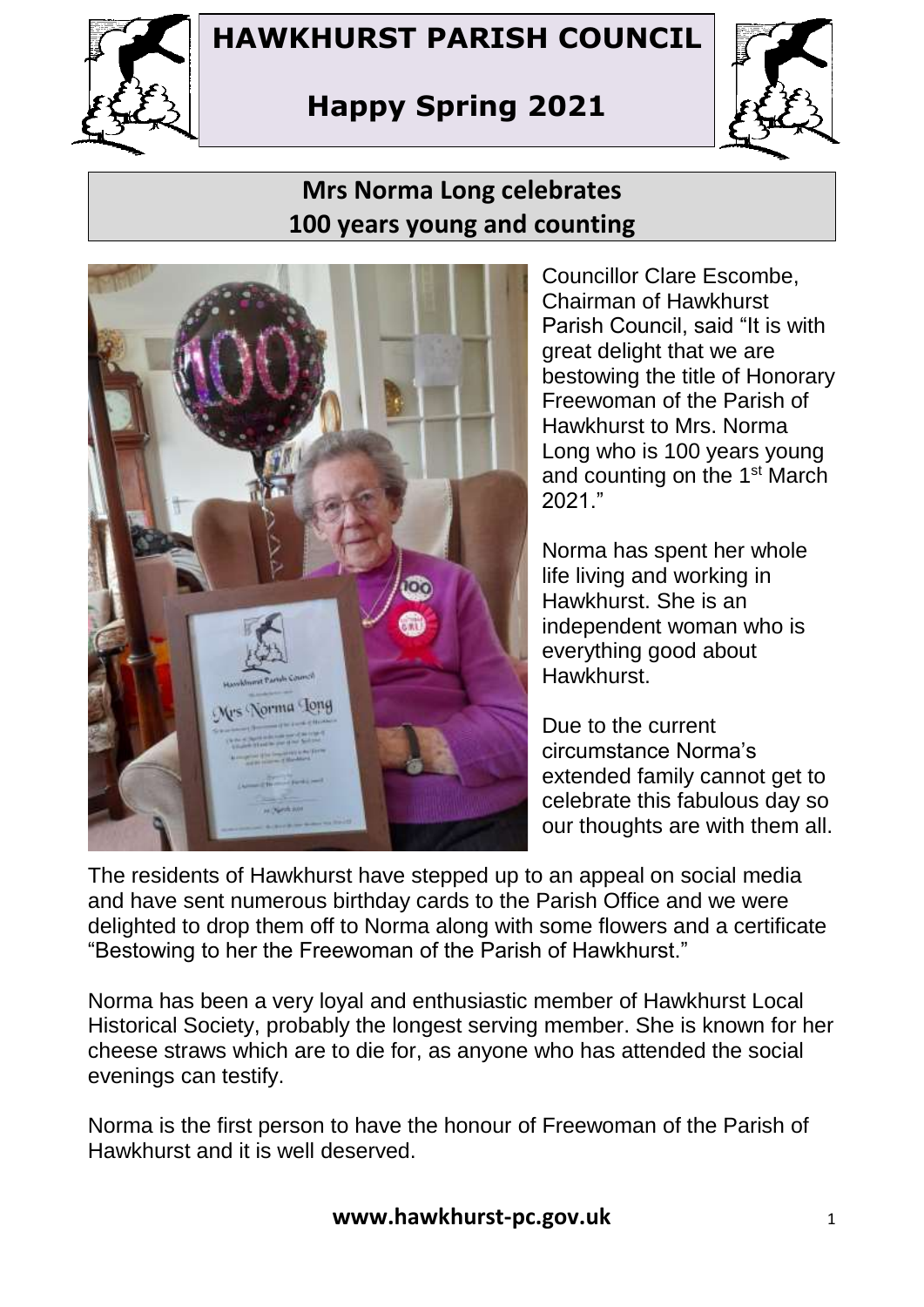### **Parish Council elections 6th May 2021**

Are you passionate about your community? Do you want to help make a long-lasting change? Do you have innovative ideas for the council? Do you have concerns about a specific issue and want to do something about it?

#### **If this is you, then we need you!**

We need people from all backgrounds and experiences who reflect the community in Hawkhurst to put themselves forward for the Parish election, 6th May 2021.

You will find everything you need to know at [www.nalc.gov.uk/our-work/local-elections](http://www.nalc.gov.uk/our-work/local-elections)

It explains what local councils and councillors do, how you can become a councillor, the details of the role and what to expect. We will offer an induction and ongoing training.

If you want to stand as a Parish Councillor, you must have submitted your nominations forms into TWBC offices by **4pm on the 8th April 2021.**

The election timetable for the 6th May 2021 elections is at [https://hawkhurst-pc.gov.uk/wp](https://hawkhurst-pc.gov.uk/wp-content/uploads/2021/02/Election-timetable-2021.pdf)[content/uploads/2021/02/Election-timetable-2021.pdf](https://hawkhurst-pc.gov.uk/wp-content/uploads/2021/02/Election-timetable-2021.pdf)

### **Community events on the Moor 2021**

All are subject to national COVID 19 restrictions, weather conditions, appropriate insurance and permissions.

- Fun Fair set up Monday  $7<sup>th</sup>$  June 2021 Open to public 11<sup>th</sup>, 12<sup>th</sup> and 13<sup>th</sup> June 2021
- Village Fete  $26<sup>th</sup>$  June 2021
- HCT 2018 5k / 10k Fun run (start and finish at Moor) 27 June 2021
- Custom Car show  $-$  24/ 25<sup>th</sup> July 2021
- Makers@Moor  $11<sup>th</sup>$  September 2021
- Hawkhurst Bonfire 27th November 2021

#### **Consultations on TWBC final draft pre-submission Local Plan**

There is an opportunity to make a formal representation / comment on the TWBC final draft pre-submission Local Plan by visiting;

<https://tunbridgewells.gov.uk/planning/planning-policy/local-plan>

The consultation period is **Friday 26th March 2021 – Friday 21st May 2021**.

**Take the opportunity to have your say!**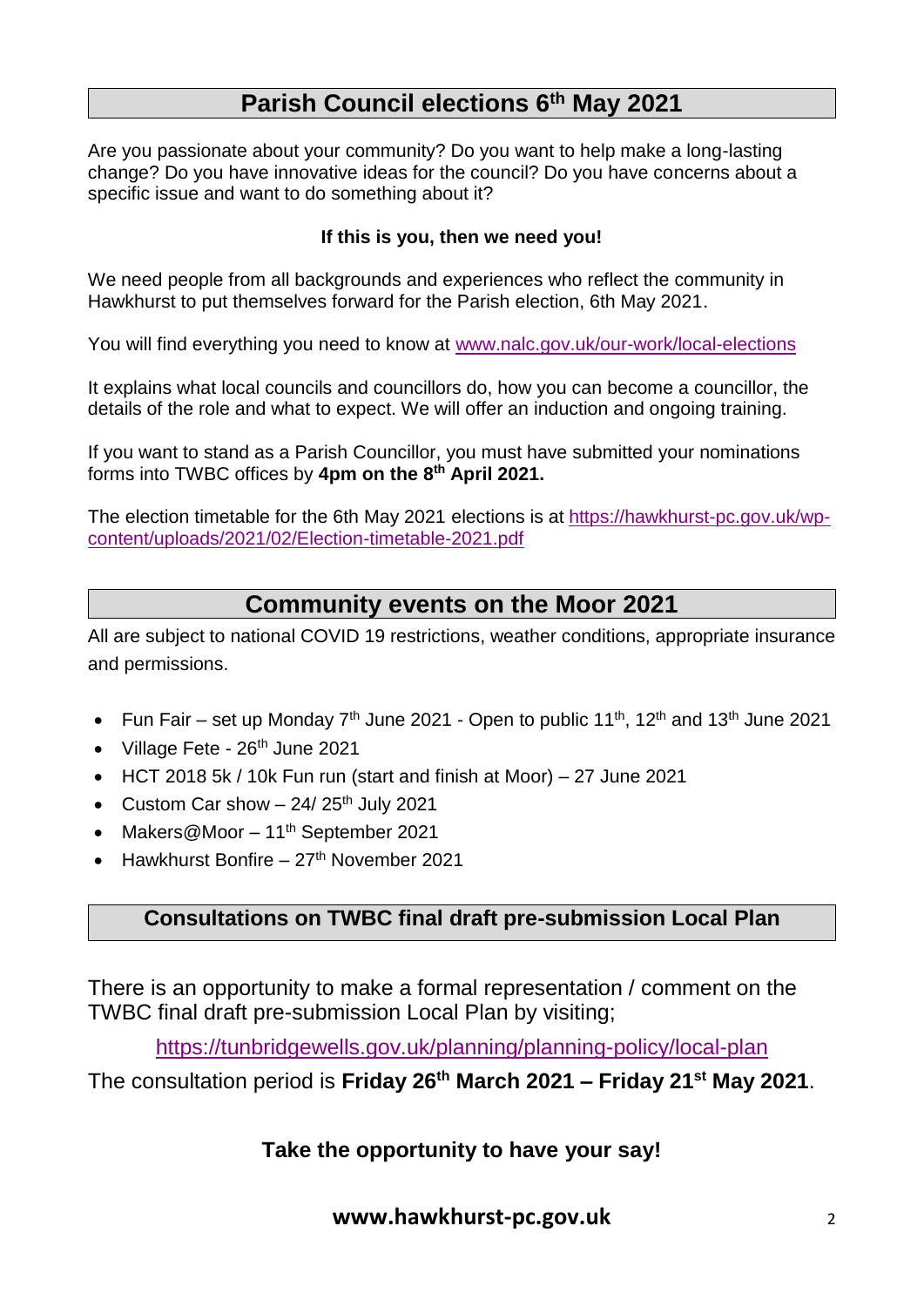### **Chairman's letter**

It is with great sadness that I need to inform you that Cllr Phil Jones has recently passed away. Phil was a longstanding member of HPC and will be greatly missed. Our thoughts are with his family and friends at this difficult time. Personally, I don't think I ever attended a meeting with Phil where he didn't make me laugh. He was kind, considerate and extremely insightful. He will be a great loss not only to the Parish Council but also to the village.

As you may know, we have elections this May. Over the past few years, I've seen many complaints that too many councillors are co-opted. This will change in May. This is the chance for residents of Hawkhurst to choose the Parish Council they want to represent them. We have 13 councillors on Hawkhurst Parish Council, and all 13 places are up for election. This means that unless 14 people decide to stand for election, all those who do put themselves forward will be elected unopposed.

There is still time to stand for election as a Parish Councillor. The nomination papers need to be submitted to **TWBC by 4pm on April 8th**. If you need more details or have any questions, please contact Richard, our Clerk. If you do want to stand, you just need two people (on the electoral roll for Hawkhurst) to support you on your nomination form.

You do not need to have any special skills or knowledge or experience to be a councillor. In fact, you need to be at least 18 years old, a British, Commonwealth or EU citizen, and live or work in Hawkhurst. From my perspective, the fact that you are interested in and care about the future of Hawkhurst and its residents is far more important than any skills or experience, which can be learnt after all.

All councillors on the Parish Council have an equal voice. Decisions are made by voting and no one person's vote carries more weight than anyone else's. So each councillor's vote really does make a difference. The only exception is that the Chairman has the casting vote in the event of a tied vote. However, the Council and its committees all have an odd number of members to minimise the likelihood of this happening.

HPC is responsible for village facilities including Copt Hall, the Sports Pavilion and sports pitches at KGV, The Moor, the playgrounds at Heartenoak and KGV, the cemetery and allotments. We are consultees on planning applications. In addition to the day-to-day work, HPC has a number of major projects that are either currently underway or planned. These include a restoration project at the cemetery and the construction of the Community and Sports Centre at KGV. We will also have to review and update Hawkhurst's NDP within the next year to 18 months.

These elections are your opportunity to influence the future of the village, whether that's by standing as a councillor or voting in the elections. Make your voice heard.

Stay safe,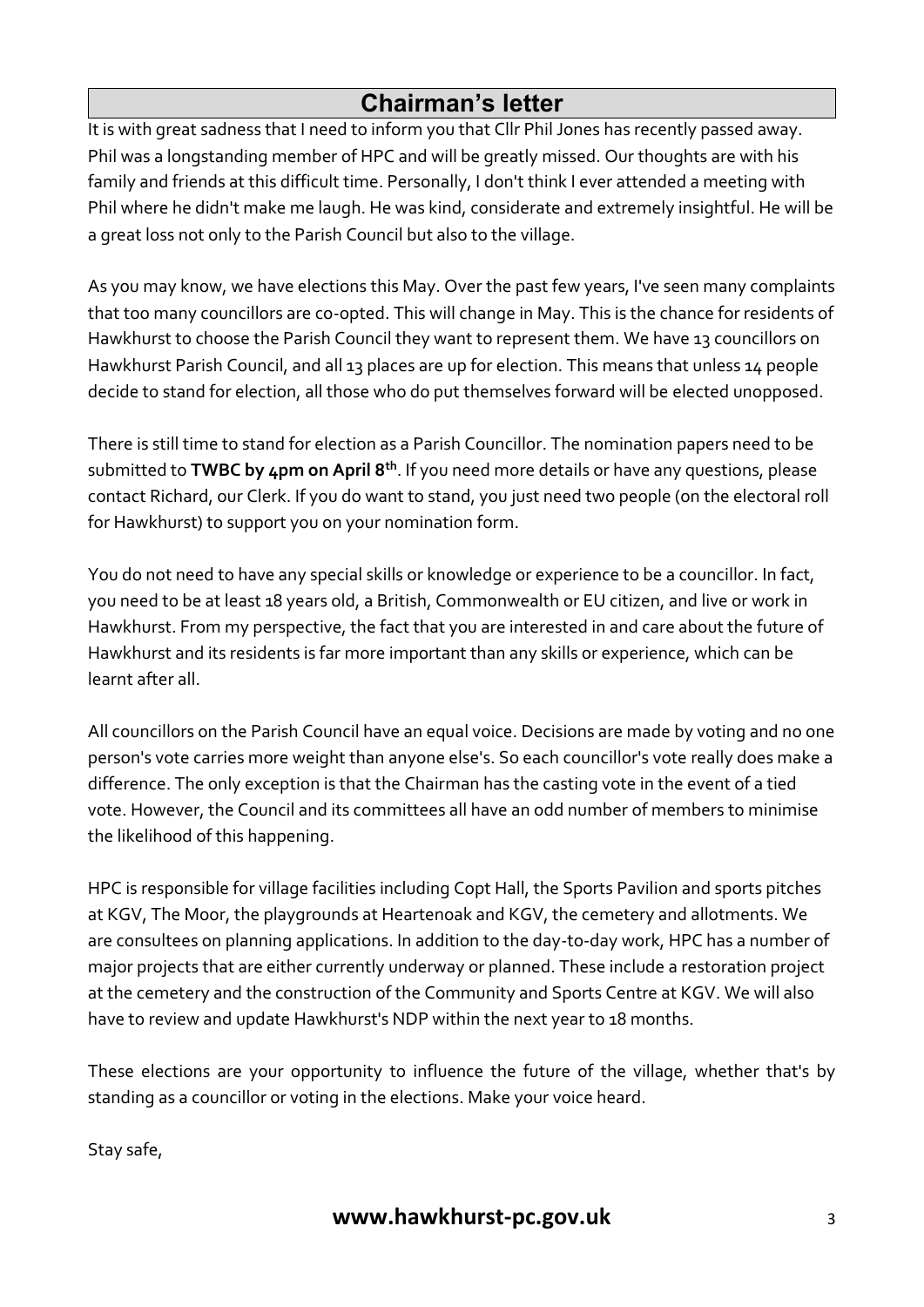#### **Hawkhurst shops get boost from shop local campaign**



**Local residents and visitors are to be encouraged to support the shops, cafes, pubs, salons, and cinema in Hawkhurst when the coronavirus restrictions ease in a campaign by Tunbridge Wells Borough Council.** 

'Say Hi to your High Street' aims to encourage people to support traders in the Borough's four satellite

high streets of Hawkhurst, Cranbrook, Paddock Wood and Southborough once non-essential shops are allowed to open again.

The goals are to encourage people to shop safely and locally, to attract new visitors, to restore confidence and ultimately boost footfall and spend.

Lisa Edwards, who runs interiors and gift store Ooh How Lovely, explained that "business for my shop in Hawkhurst has been a total experience of learning to adapt. It's vital to have local support but also be available and offer adapted services when situations change."

'Say Hi to your High Street' will run for 10 weeks after the reopening of non-essential shops in April, with two focus weekends on Hawkhurst, timed to coincide with the markets in the Royal Oak car park. 1<sup>st</sup> May will be a Spotlight on Hawkhurst weekend, including a video showcasing what Hawkhurst has to offer presented by former BBC South East presenter, Rob Smith, delivered across social media. **5 th June will feature a treasure hunt in the village** with shoppers encouraged to find the clues in different stores.

'**Say Hi to your High Street'** will be promoted through PR campaigns, social media, advertising and local influencers.

Any trader wishing to be involved should email Siobhan Stirling of Sharp Minds Communications, who are co-ordinating the campaign: [Siobhan@sharpminds.agency](mailto:Siobhan@sharpminds.agency)

### **Hawkhurst in Bloom 2021**

Hawkhurst in Bloom is launching their campaign to brighten up the village in 2021.

#### **If interested in getting involved, please contact 07775 736115**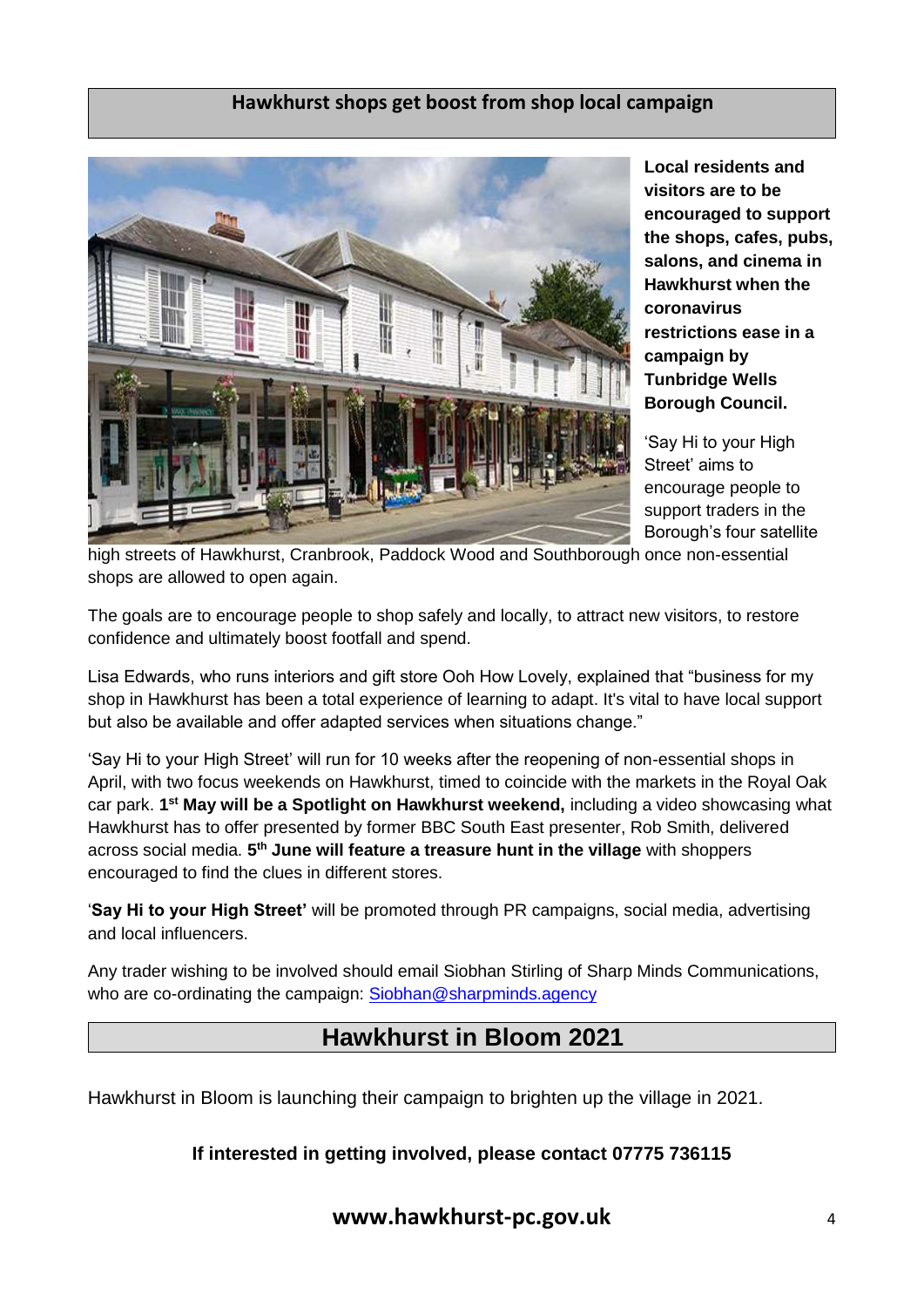### **Saying Goodbye to 2020 and hello a brighter new year!**



Hawkhurst Gang Bonfire Society – supported by Hawkhurst Parish Council - said good riddance to 2020 and welcomed in a New Year with a bright future.

This year's Hawkhurst Bonfire is pencilled in for **Saturday 27th November 2021**

### **Spring forward**

It's one of those days in March when you feel the earth begin to awake from its long slumber. The snows are long gone. You can feel the warmth of the sun on your back as you start to trim and dig for the first time since last year.

I have a blackbird that takes up residence in a tree and he sings for all his might morning noon and night.

He heralds the beginning and end of the day and is joined by all the other birds whilst it is still dark, to perform the dawn chorus.

The buds on the hedgerows are slowly bursting and now is a good time to take the top off the hedge before the birds start to nest. A useful suggestion from last year on social media to one of the PC postings. The earliest one can cut a hedge is  $1<sup>st</sup>$  August or 1<sup>st</sup> September so the bird's nest in peace. Farmers do not cut hedges until September.

In sheltered places the crocuses and snowdrops are well out and daffodils not far behind. The catkins have been forming since before Christmas and now hang down as bright, deep yellow catkins showing up against the bark.

It's time to think about getting the greenhouse ready for action and planting seeds. If you have a large enough garden it can be made ready for planting.

It's amazing how a little sun and warm days' change not only us, but wildlife. The hedgehogs are so good for the garden eating slugs and snails, I have very few in my garden since the hedgehog has been active, they are so much better than any pellet which is a danger for them and birds and children.

Look at your bonfire before you light to check to see if there is a hibernating hedgehog. Composts and bonfires are the sort of places that any animal will go to hibernate.

In respect of your dog and slugs and snails. They can get lung worm from either if they are infected with the larva from a parasite. Make sure your dog does not eat or lick the slime. It is best to worm your dog with wormer that has lung worm treatment in early spring.

Let's hope as the days lengthen and get warmer, we can return to near normal lives.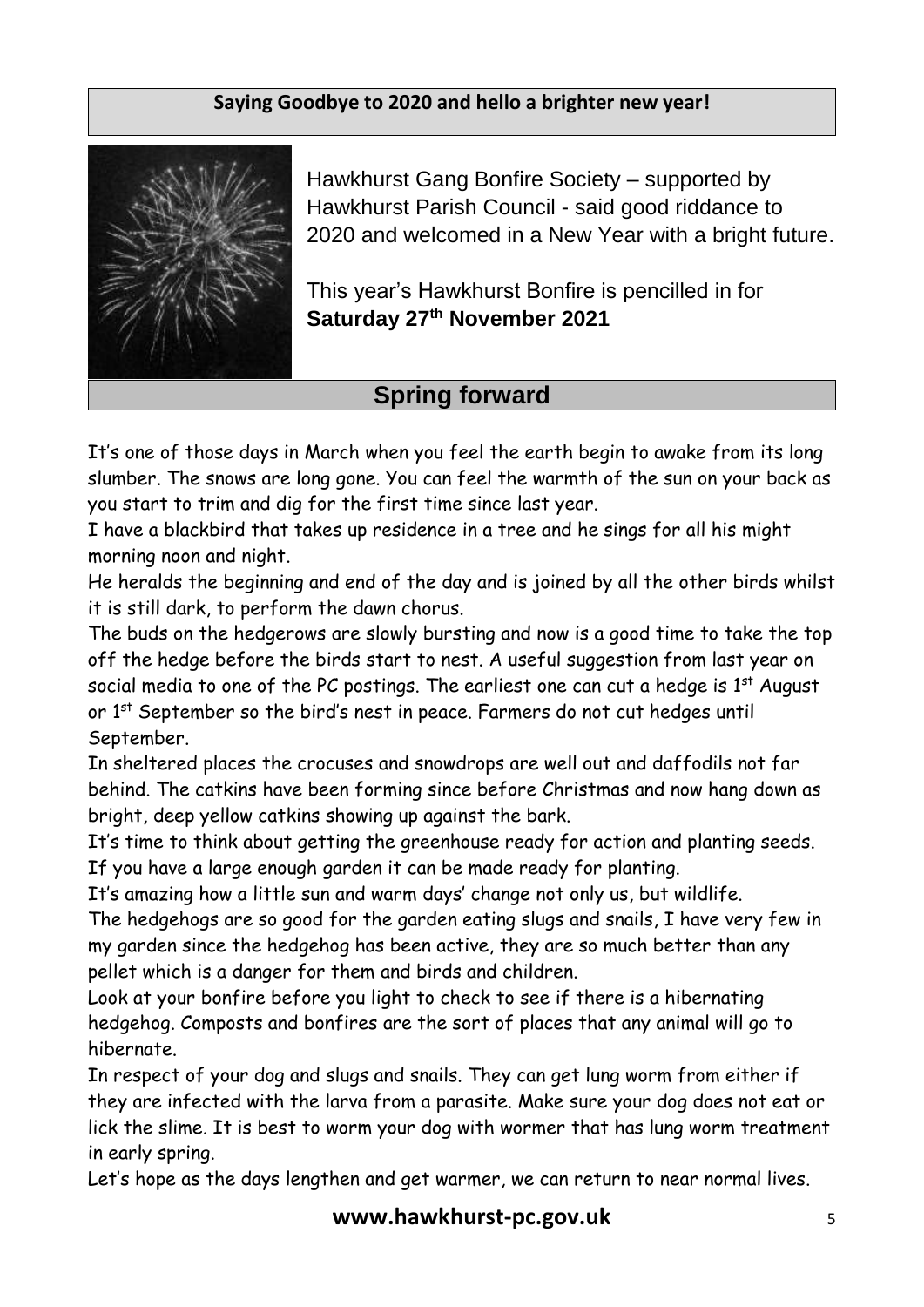### **Back ground to Council precept 2021/22**

#### **Introduction**

The Parish precepts have now been published for all Parishes - along with those for Kent County Council, Tunbridge Wells Borough Council, Police and Fire Service.

Taken together the Band D Council Tax for a Hawkhurst resident is £1,998.20 - the Hawkhurst Parish Council element of this is £114.33 or 5.7%.

#### **So, what services does the Parish Council provide**?

We are custodians of the Parish cemetery, two halls which are used by a variety of community groups, and the building where the Kino is based. We are responsible for: sports pitches; children's' playgrounds at Heartenoak and KGV; the new Multi Use Games Area on the KGV; Ockley and Hensil allotments; and, 165 street lights across the Parish.

We support community initiatives. This year we were instrumental in setting up and supporting the Hawkhurst Community Support Group and their "Food4Families" project.

In addition, we reduced or waived charges for clubs and societies using our facilities and made various grants for things like the Community Fridge and we cut the rent for the Kino to help them survive.

We also scrutinise planning application to try and influence the planners in Tunbridge Wells Borough Council and work to protect the parish from over-development, vehicle gridlock at the Highgate junction and consequential air pollution.

#### **Precept increase**

Despite increasing the Band D Parish charge by £23.08 a year, Hawkhurst still charges less than others - roughly a tenner less than Sandhurst, £20 less than Cranbrook, £30 less than Goudhurst and £40 less than Paddock Wood. Overall, we are mid-table when comparing council tax bills for TWBC's 16 Town and Parish Councils - Hawkhurst is ranked 7<sup>th</sup>.

The tyranny of small numbers means that because the increase is off a small base the percentage increase is stark. But the context is a historic very low parish charge rate, that did not allow for the proper maintenance of community facilities - and adding less than £2 a month to the average (Band D) property still means Hawkhurst provides value - charging between 11% and 36% less than neighbouring parishes.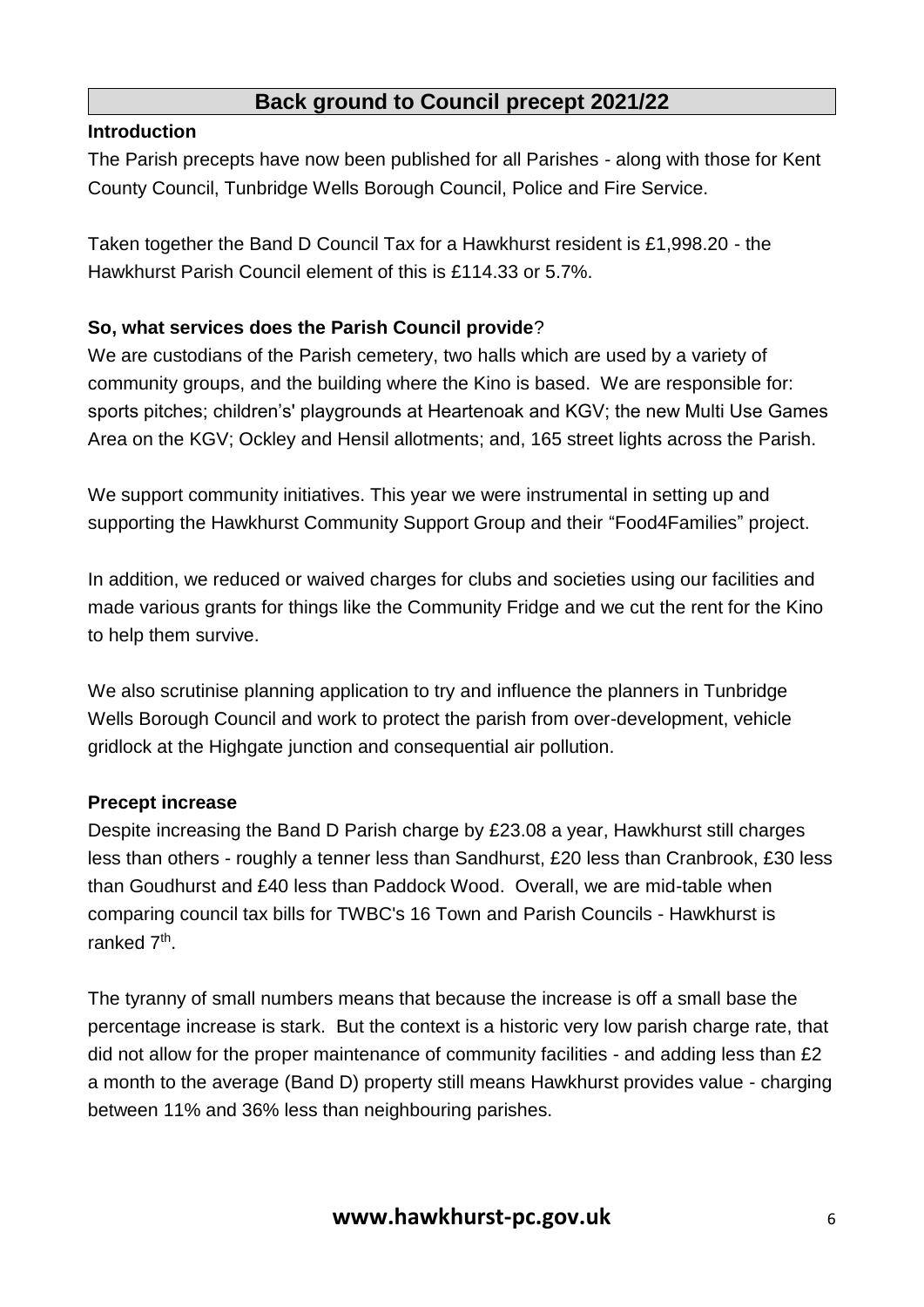### **So why has the Parish precept total increased by £42,509?**

Well, the tax base has reduced as we expect more people to claim exemption and/or reduction from Council Tax, and there have been various adjustments in day to day spend - with some things added and others postponed or cancelled, but principally it is because of three things.

**Firstly**, we have been very cautious about projected future income - which we expect to fall by £23k. We do not expect to return to pre-pandemic levels of income from our sports facilities, meeting rooms and the Kino until 2022/23.

**Secondly,** a one off £30k restoration project for the Parish Cemetery. We had hoped to spread the cemetery project over two years - but the pandemic meant a delay so the whole project will be done this year. Like the recent restoration of the old tennis court to create a fantastic multi-use games area, we are steadily making good on things that had been left to deteriorate.

**Thirdly,** the preparatory work for a potential Community and Sports Centre needs professional architects plans and supporting documents that pass muster from the planners. Whilst we have a special reserve for some of the costs, £35,000 is needed from the Village Fund to enable us to put a fully costed and plan to the village next Spring.

| <b>Parish</b>                                | <b>Band</b><br>D<br><b>Council</b><br>Tax last<br>year<br>(2020/21) | D<br><b>Band</b><br>Council<br>this<br>Tax<br>year<br>(2021/22) | Year on<br>year<br>Change | with<br><b>Compared</b><br><b>Hawkhurst</b>    |
|----------------------------------------------|---------------------------------------------------------------------|-----------------------------------------------------------------|---------------------------|------------------------------------------------|
| <b>Sandhurst</b>                             | £121.61                                                             | £126.85                                                         | $+£5.24$<br>$(+4.3%)$     | £12.52 (11%) more<br>than Hawkhurst            |
| &<br><b>Cranbrook</b><br><b>Sissinghurst</b> | £134.62                                                             | £134.35                                                         | $-E0.27$<br>(0%)          | £20.02<br>(17.5%)<br>than<br>more<br>Hawkhurst |
| <b>Goudhurst</b>                             | £143.02                                                             | £146.24                                                         | $+£3.22$<br>$(+2.3%)$     | £28.69 (25%) more<br>than Hawkhurst            |
| <b>Paddock Wood</b>                          | £156.16                                                             | £155.65                                                         | $-£0.51$<br>(0%)          | £41.32 (36%) more<br>than Hawkhurst            |
| <b>Hawkhurst</b>                             | £91.25                                                              | £114.33                                                         | $+£23.08$<br>(+25%)       |                                                |

**Parish Council tax comparisons – Band D is mid-point in Council Tax**

**www.hawkhurst-pc.gov.uk**<sup>7</sup> **For further information visits on<https://hawkhurst-pc.gov.uk/finance-reports/>**